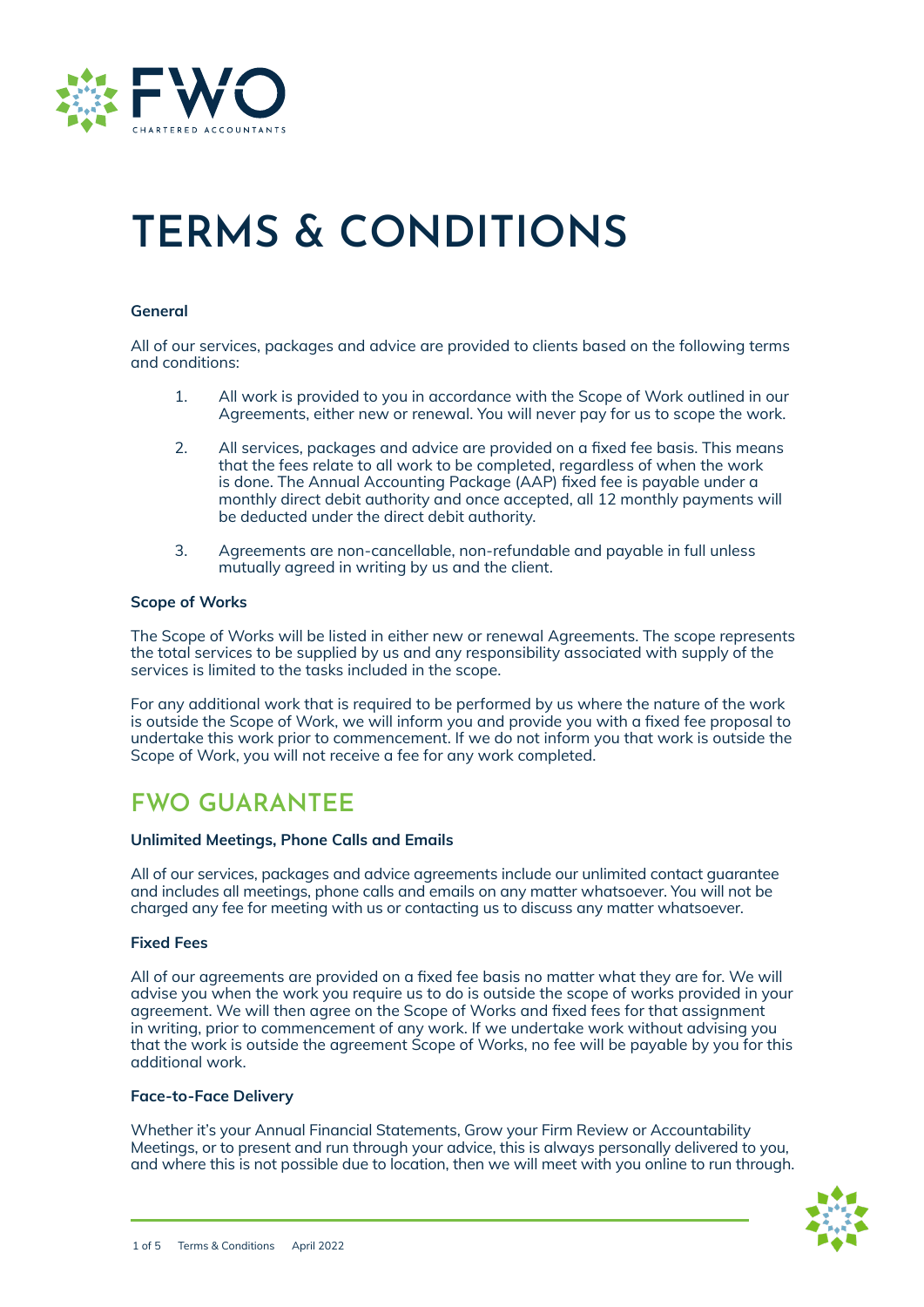# **ANNUAL ACCOUNTING PACKAGE (AAP)**

Annual Accounting Packages (AAP), direct debits commence 1 July and conclude 1 June of the financial year to which the AAP relates. If you commence your AAP after July, the first direct debit will include the additional monthly amounts from July.

Our AAP fees are only ever increased by 2.5% per annum, if there hasn't been any material change in your affairs the preceding financial year.

The standard scope of Work for an AAP may include any or all of the following work, (with specific work specified in the AAP Agreement and AAP Renewal):

# **1. Annual Financial Statements & Tax Returns**

Financial Statements will be prepared in accordance with applicable accounting standards. Income Tax Returns will be prepared in accordance with Australian tax law. It is the client's responsibility to provide us with reconciled data files and all relevant information, in order for us to complete the Annual Financial Statements & Tax Returns, responding to any queries we may have relating to your information.

# **2. Annual SMSF Audit**

The AAP includes your annual SMSF audit. This is provided by an external auditor to ensure we comply with independence requirements. Any external auditor fees are included in the AAP fees, as well as any actuarial certificate required for SMSFs that pay a pension, if required.

# **3. Tax Planning**

Tax Planning includes:

- a. an estimate of your taxable income and tax payable for all individuals and entities for the year to which the AAP applies
- b. an action plan to implement before 30 June to ensure compliance with Australian Tax & Superannuation laws
- c. preparation of necessary distribution and dividend resolutions if required

# **4. FBT Return**

Preparation of your FBT return if required.

# **5. Business Activity Statements**

The AAP includes the preparation and lodgement of your BAS. Your BAS is prepared on the basis of the information included in your business' data file, for which you are solely responsible. Our BAS preparation does not include a detailed review or audit of the transactions during the BAS period, apart from a high-level review reasonably expected under the engagement.

## **6. Trust Account Audit**

Trust Account Audits provided for legal firms are provided by an external auditor, independent to us.

# **7. QBCC Annual Licencing Review**

We will undertake a review of your financial compliance with the requirements of the QBCC licencing requirement.

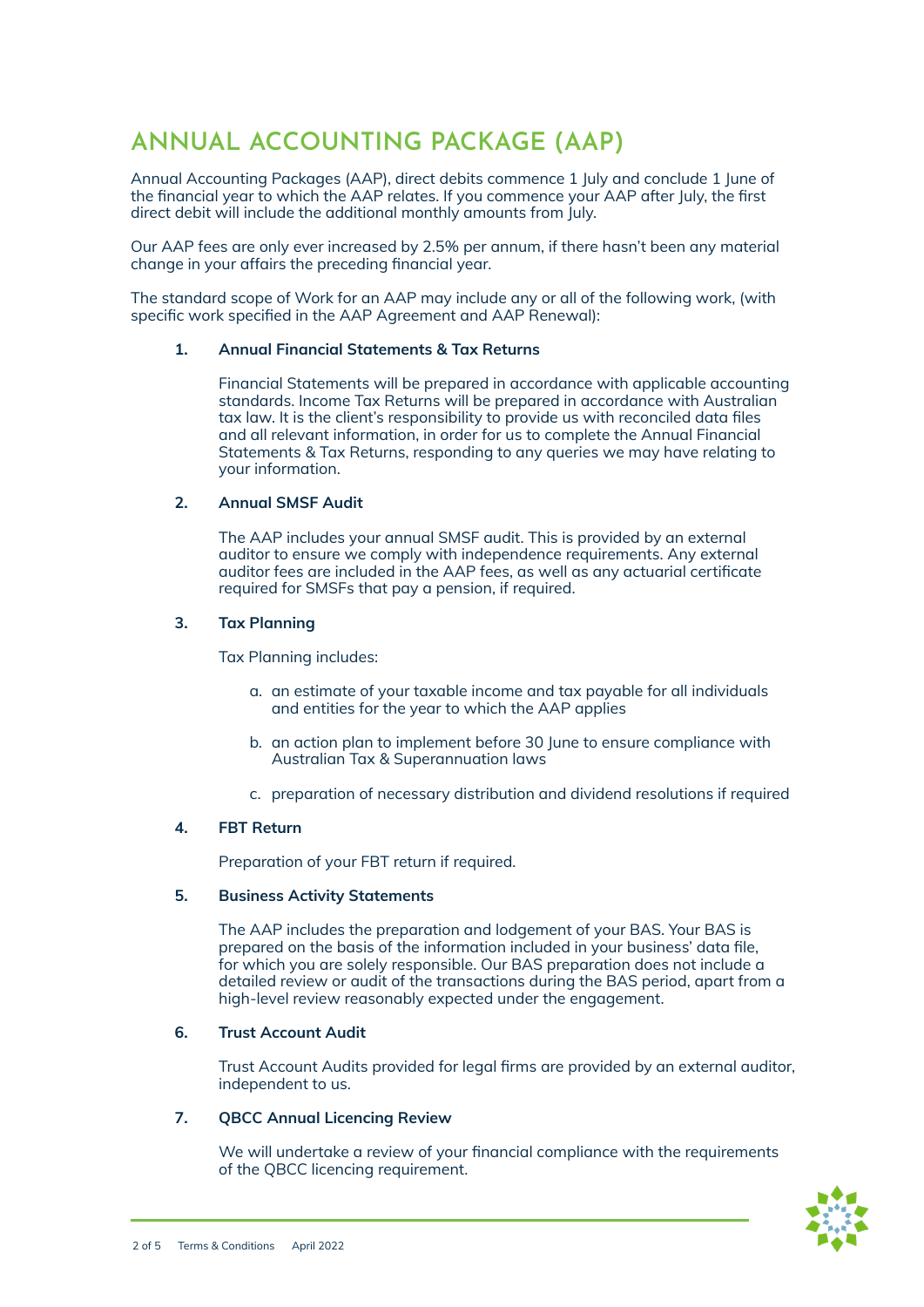# **8. ASIC, ATO and Statutory Administration**

For any companies that we act as your registered agent with ASIC, we will attend to all ASIC compliance, including annual review and changes to shareholders and officers. We will liaise with the ATO on your behalf as required and receive correspondence from the ATO on your behalf, which will be duly forwarded to you if required. The AAP does not include any fees, penalties or interest payable to any statutory or government authority.

# **The AAP agreement does not include the following:**

- a. the payment of any fees, penalties, interest or other charges by statutory or government authorities, including but not limited to ASIC and ATO unless as otherwise detailed in the terms and conditions.
- b. work required to be completed as a result of a statutory authority review or audit, except for routine enquiries. Annual audit insurance is available to cover fees that result from these audit activities.
- c. an audit, a review of internal controls, or a review of your accounting system other than outlined in the AAP Scope of Works. It may not disclose fraud defalcations or other irregularities that may occur, and we advise that our usual compilation report will be attached to the completed documents. However, we will bring to your attention any items noted in the course of our work.
- d. a detailed GST review, nor does it include a review of the Business Activity Statements you prepared or have lodged during the past year, unless specifically included in the Scope of Work.

# **Other Terms & Conditions**

# **Substantiation**

Under the self-assessment provisions of the current Australian tax law, the onus is on you to have adequate documentation to support your income tax returns and in particular, with respect to the deductions claimed and transactions within your entities covered by the AAP. Be aware that your accounts and tax returns may be subject to tax audit and that penalties apply for incorrect declaration of deductions.

## **Responsibilities**

We will act in your best interests and comply with the law. For example, we will comply with certain statutory notices from the ATO, or the production of documents or information.

We will conduct the AAP engagement in accordance with the Accounting and Professional Ethical Standards Board's APES 320 – Quality Control for Firms and all other relevant standards. This means that the assignment will be carried out in accordance with our quality assurance procedures. The information acquired for this assignment is subject to strict confidentiality requirements and will not be disclosed by us to other parties except as required by law or professional standards or as otherwise disclosed in these Terms and Conditions or any AAP, unless we have your written consent.

Our files may be subject to review as part of the quality control review of our professional body, the Chartered Accountants Australia and New Zealand.

If during the engagement you become aware of any conflict of interest or potential conflict of interest or there is a change of circumstances which may result in a conflict, you will advise us. There may be circumstances whereby we are required to withdraw from an AAP if we become aware that a conflict of interest is present or one arises during the course of services being provided.

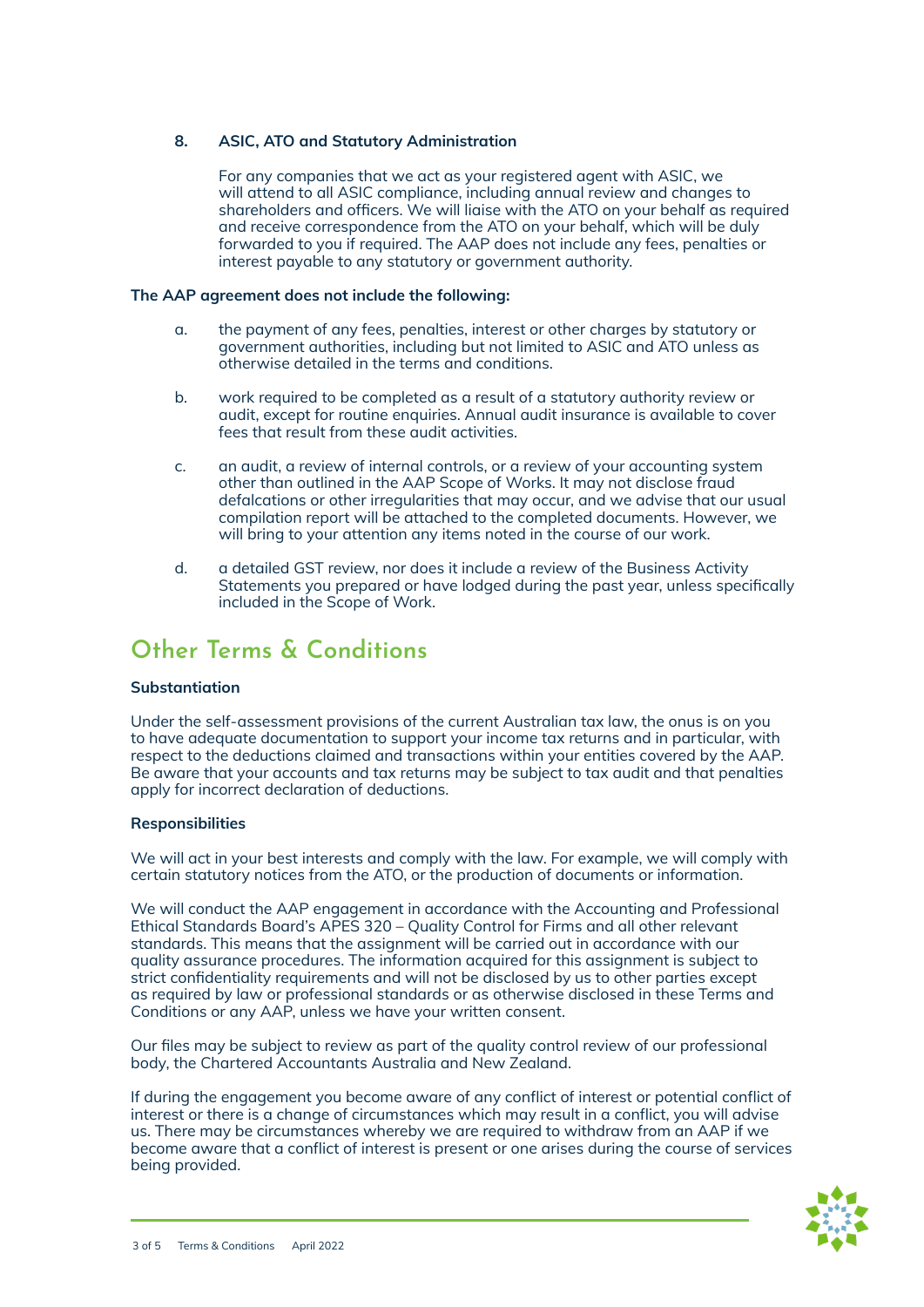Events which may give rise to a conflict of interest or potential conflicts during the engagement include matters affecting you, such as deaths, disputes as well as litigation (threatened or actual) or changes in the nature or structure of your business or your business relationships.

There are provisions in the Taxation Administration Act 1953 that provide you (as from 1 March 2010) with "safe harbours" from administrative penalties for incorrect or late lodgments of returns if, among other things, you give us "all relevant taxation information" in a timely manner.

This means that it is to your advantage to give us all information necessary for us to do the work.

## **Limitation of Liability**

Our liability is limited by a scheme approved under Professional Standards Legislation. Further information on the scheme is available from the Professional Standards Councils' website: [https://www.psc.gov.au.](https://www.psc.gov.au) To the extent that our liability is not limited by a scheme approved under Professional Standards Legislation:

- all conditions and warranties imposed by statute are expressly excluded;
- our liability is limited, to the extent permitted by law, to the cost of re-supplying any defective services; and
- we will not be liable to any person for any loss or damage consequential or otherwise suffered or incurred by that person in relation to the services supplied.

## **Outsourced Services**

Some of our functionality and operation may occur overseas. We do not disclose personal information outside of Australia apart from the disclosure of limited information to service providers which is necessary to enable them to perform the outsourced services. We will take all reasonable steps to ensure that any personal information is secure, as set out in our [Privacy Policy](https://fwoca.com.au/wp-content/uploads/2021/12/GrowFWO-Privacy-Policy.pdf).

We may use other persons to provide some or all outsourced services but we will at all times remain responsible for the work of any of the outsourced subcontractors.

## **Warranties in relation to outsourced services**

We warrant that any outsourced personnel hold the necessary skills, competence, and qualifications as are required to perform the outsourced services.

We warrant that we will maintain appropriate IT security arrangements including maintaining current software licences and permissions to use our operating system and protect and data and/or personal information provided to us by the Client for the purposes of providing outsourced services.

The Client warrants and represents that it will maintain appropriate IT security arrangements including maintaining current software licences and permissions to use its operating system and protect any data and/or personal information provided to us for the purposes of providing the outsourced services.

## **Goods and services tax**

Unless GST is expressly included, the purchase price for any supply made under or in connection with these terms and conditions does not include GST in which case, the purchase price is increased by the GST payable and must be paid at the same time as payment is made for the goods sold under this agreement.